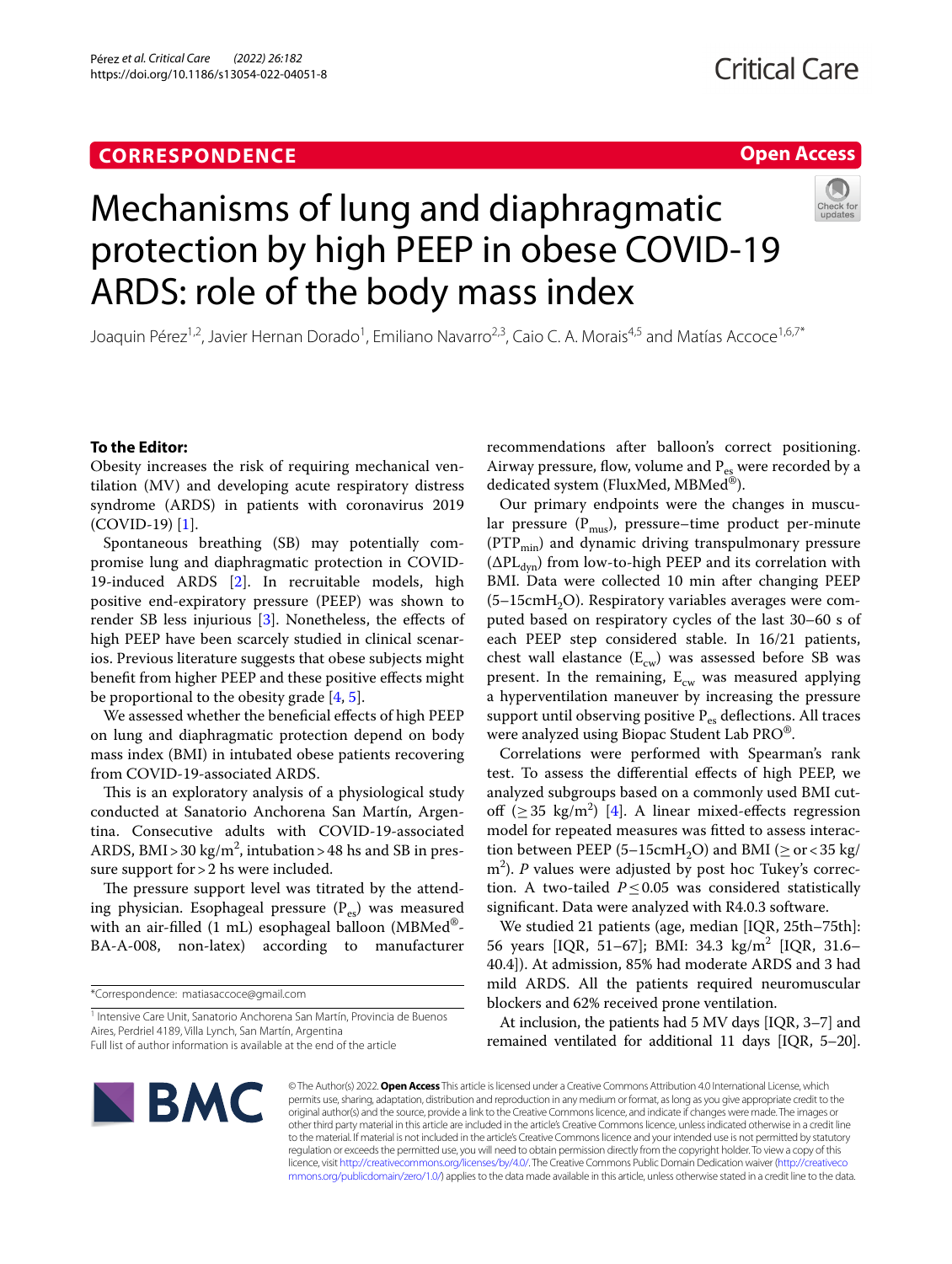The PaO<sub>2</sub>/FiO<sub>2</sub> was 214 mmHg [IQR, 183–252], pressure support was 8cmH<sub>2</sub>O [IQR, 5–10], and inspired oxygen was 0.40 [IQR, 0.35–0.50]; the Richmond Agitation–Sedation Scale was  $-3$  to  $-4$ .

The BMI significantly correlated with changes in  $P_{mus}$ , PTP<sub>min</sub> and  $\Delta$ PL<sub>dyn</sub> (Fig. [1-](#page-1-0)A) We found an interaction between BMI and PEEP regarding to changes in  $P_{\text{mus}}$  $(F_{(1,19)=6.2;P=0.022)$ , PTP<sub>min</sub>  $(F_{(1,19)=7.4, P=0.013)$  and  $\Delta PL_{dyn}$  (F<sub>(1,19)=</sub>10.4, P=0.004). Only the subgroup with BMI $\geq$ 35 reduced the P<sub>mus</sub> (mean difference (95%CI):  $-$  3.3cmH<sub>2</sub>O ( $-$  1.5 to  $-$  6.1)), PTP<sub>min</sub> ( $-$  94.5 cmH<sub>2</sub>O.s/ min(− 23.3 to − 165.7)) and  $\Delta PL_{dyn}$  (− 3.2cmH<sub>2</sub>O(− 1.6 to − 5.7)) with high PEEP (Fig. [1](#page-1-0)-B). The results remained signifcant after excluding an outlier from the severely obese subgroup. In these patients ( $BMI \geq 35$ ), the end-expiratory transpulmonary pressure (PL<sub>exp</sub>) was more negative at low PEEP and became closer to  $0$ cm $H<sub>2</sub>O$  at high PEEP (Fig. [1-](#page-1-0) C). The optimization of lung–diaphragmatic protection was explained by reduction of PTP-associated components, improvement in dynamic lung compliance  $(Cl_{dyn})$ , neuromuscular ventilatory coupling and respiratory drive (Fig. [1-](#page-1-0)D).

We demonstrate that the obesity grade greatly infuences the benefcial efects of PEEP on relevant monitoring variables directly linked to the lung and diaphragmatic protection.

In obese subjects, the increased pleural pressure may reduce end-expiratory lung volume and become  $PL_{\text{exn}}$ negative, causing atelectasis and airway closure [\[4](#page-3-3), [5](#page-3-4)].

Alveolar and airways collapse may alter ventilation distribution and cause occult pendelluft, resulting in local/ global overdistension  $[3]$  $[3]$ . This might impose higher loads on the respiratory muscles, jeopardizing the SB even more [[5](#page-3-4)].

Our fndings indicate that these pathological mechanisms may play a role during SB in obese COVID-19 ARDS patients and can be counteracted by PEEP [\[4](#page-3-3), [5\]](#page-3-4). Nonetheless, despite fulfilling obesity criteria  $(BMI > 30 \text{ kg/m}^2)$ , not all patients benefted from high PEEP. Accordingly, the least obese subgroup did not experience work of breathing unloading and deteriorated lung mechanics, neuroventilatory coupling and respiratory drive, suggesting that lung overdistension was probably induced. In this context, we suggest that  $P_{es}$  should be used to titrate PEEP during assisted ventilation to avoid the potential harms associated with unnecessarily high PEEP levels, taking a slightly positive PL $_{\rm exp}$  as a reasonable target [[4](#page-3-3)].

Our study is mainly limited by the small sample size and the lack of direct measurements of lung–diaphragmatic injury. Additionally, PEEP steps were not random and the time spent during each PEEP level was short.

In summary, considering the complexity of SB in COVID-19-induced ARDS [\[2](#page-3-1)], high PEEP might be considered as a potentially useful tool to provide lung and diaphragmatic protection particularly in selected individuals with  $\text{BMI} \geq 35 \text{ kg/m}^2$ , where the obesityassociated mechanical alterations might be specially exacerbated.

<sup>(</sup>See figure on next page.)

<span id="page-1-0"></span>**Fig. 1** A Correlation between BMI and changes (%) in P<sub>mus</sub>, PTP<sub>min</sub>, and ΔPL<sub>dyn</sub>; **B** P<sub>musc</sub> (upper), PTP<sub>min</sub> (middle) and ΔPL<sub>dyn</sub> (lower) with PEEP 5 and 15cmH<sub>2</sub>O; C end-expiratory transpulmonary pressure at PEEP 5 and 15cmH<sub>2</sub>O; D mean (95% CI) percentage of change in PTP-associated components (intrinsic PEEP, resistance, elastance), dynamic lung compliance (CL<sub>dyn</sub>), neuromuscular ventilatory coupling expressed as tidal volume-to-pressure–time product per breath (VT/PTP<sub>breath</sub>) and intensity of respiratory drive expressed as esophageal pressure to neural inspiratory time (P<sub>es</sub>/Ti). In panels **B, C** and **D**, the patients are divided in subgroups according to BMI < 35 kg/m<sup>2</sup> (n = 12; median BMI 31.8 [IQR, 30.7–33.3] kg/ m<sup>2</sup>) and  $\geq$  35 kg/m<sup>2</sup> (n = 9, median BMI 43.6 [IQR, 38.5–48.9] kg/m<sup>2</sup>)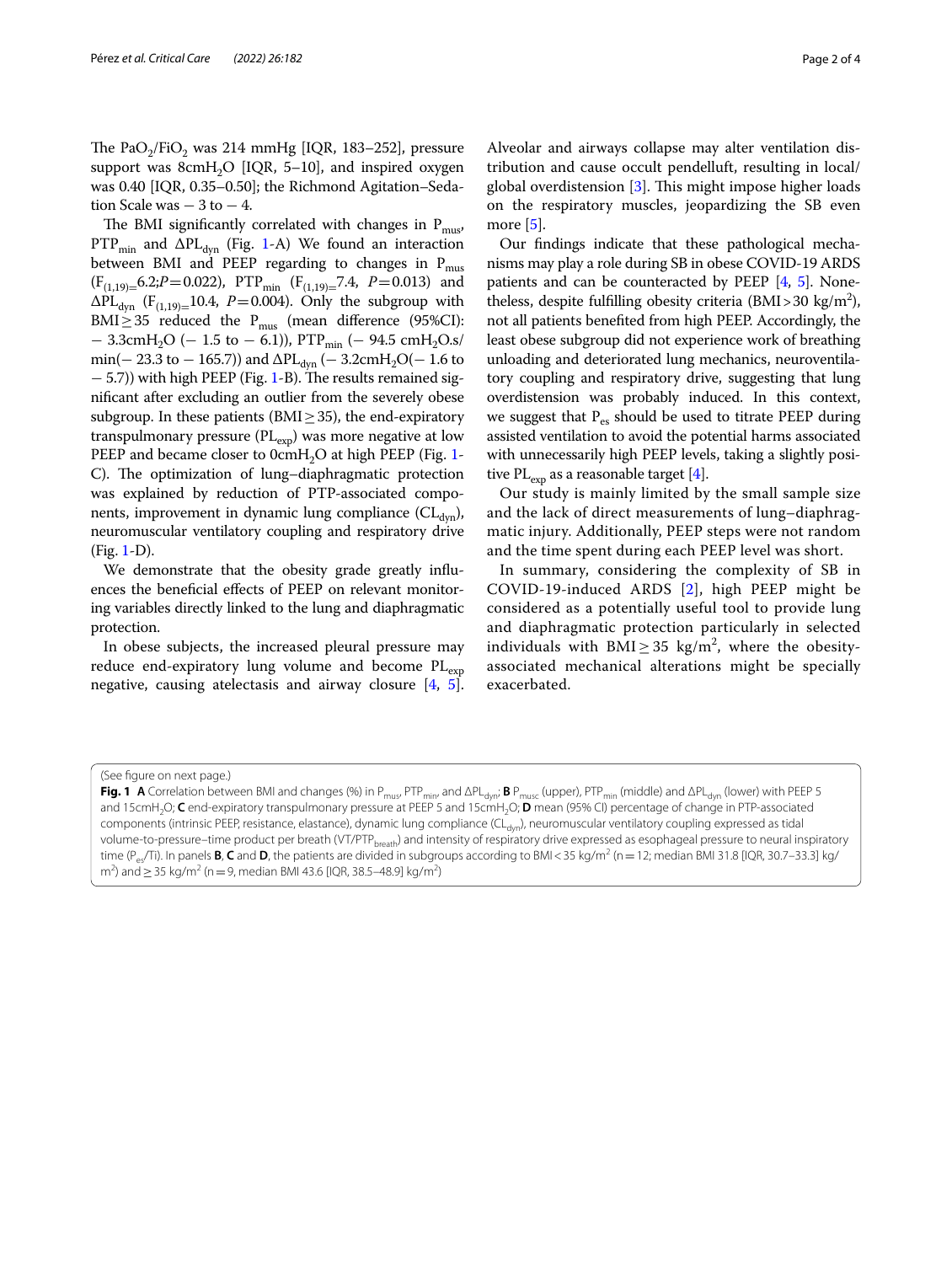